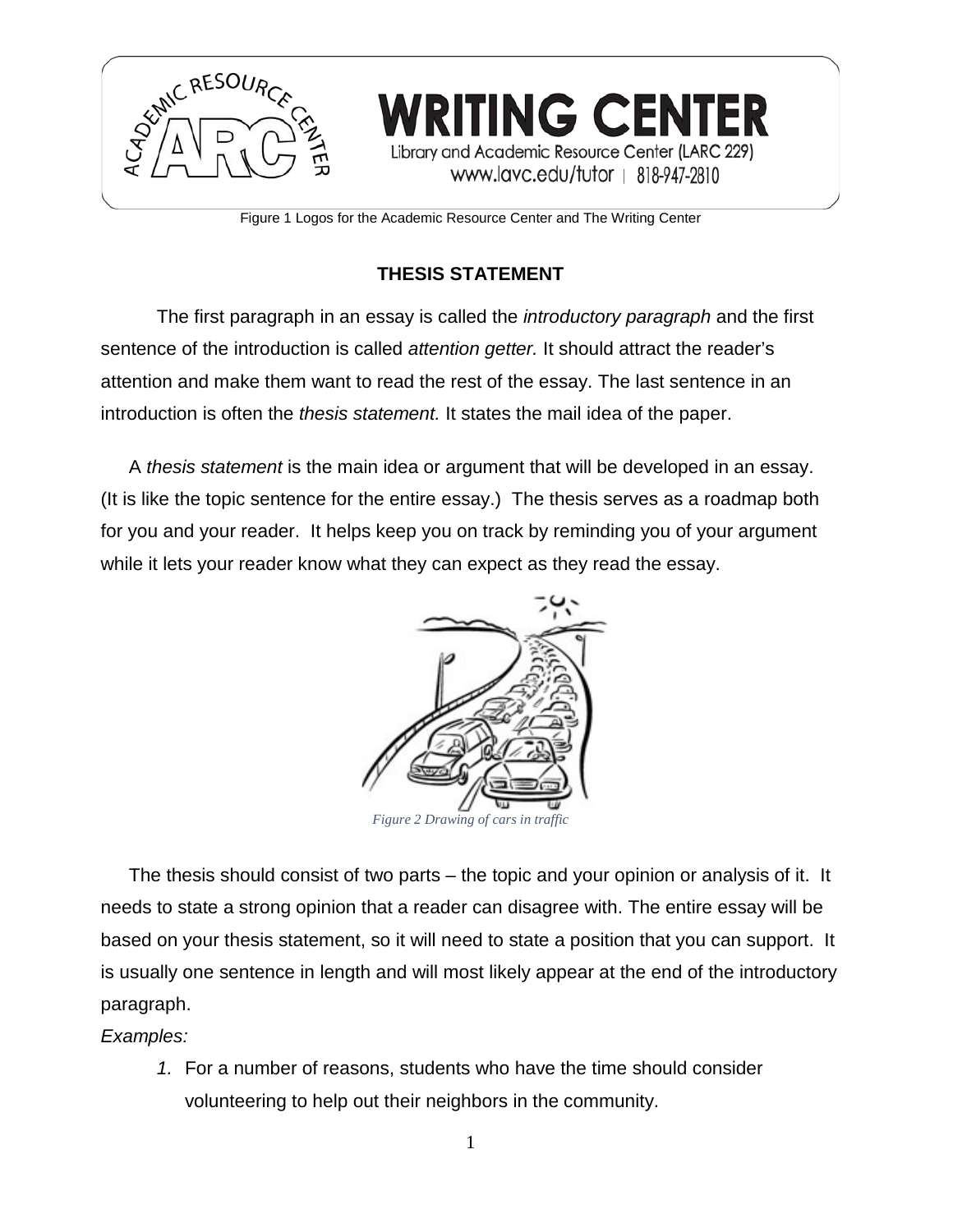*2.* Peter the Great is by far the most impressive ruler in Russia's history because of his amazing transformation of his country from a backward nation into one that was on par with the great nations of Europe.

The thesis should cover only what you will discuss in the essay. It will most likely be necessary to narrow down your topic to fit the number of pages you were assigned to write.

#### **Thesis with a broad topic:**

American history is full of times of conflict.

*Although this statement provides the reader with an opinion, it is far too broad. It would be extremely difficult to write a five-page essay on conflicts throughout American history. In order to narrow this down, it is best to focus solely on one specific time period in American history.*

#### **Narrowed down thesis statement:**

Because of many changes occurring in American society at the time, the 1960s was a decade that is defined by change and conflict.

*This narrows the topic down to America during one decade, but it is still a good idea to choose one aspect of that decade that you are most interested in discussing.*

#### **Further narrowed**:

Whether it was the Civil Rights Movement demanding an end to racism, the women's movement demanding equality or the anti-war movement condemning the Vietnam War, America in the 1960s is a decade defined by protest.

In addition to narrowing your topic, it may also be necessary to expand the scope of your thesis. This will make it easier to organize your paper.

### **A basic thesis statement consists of the topic and an opinion:**

Community colleges are an important part of California's educational system.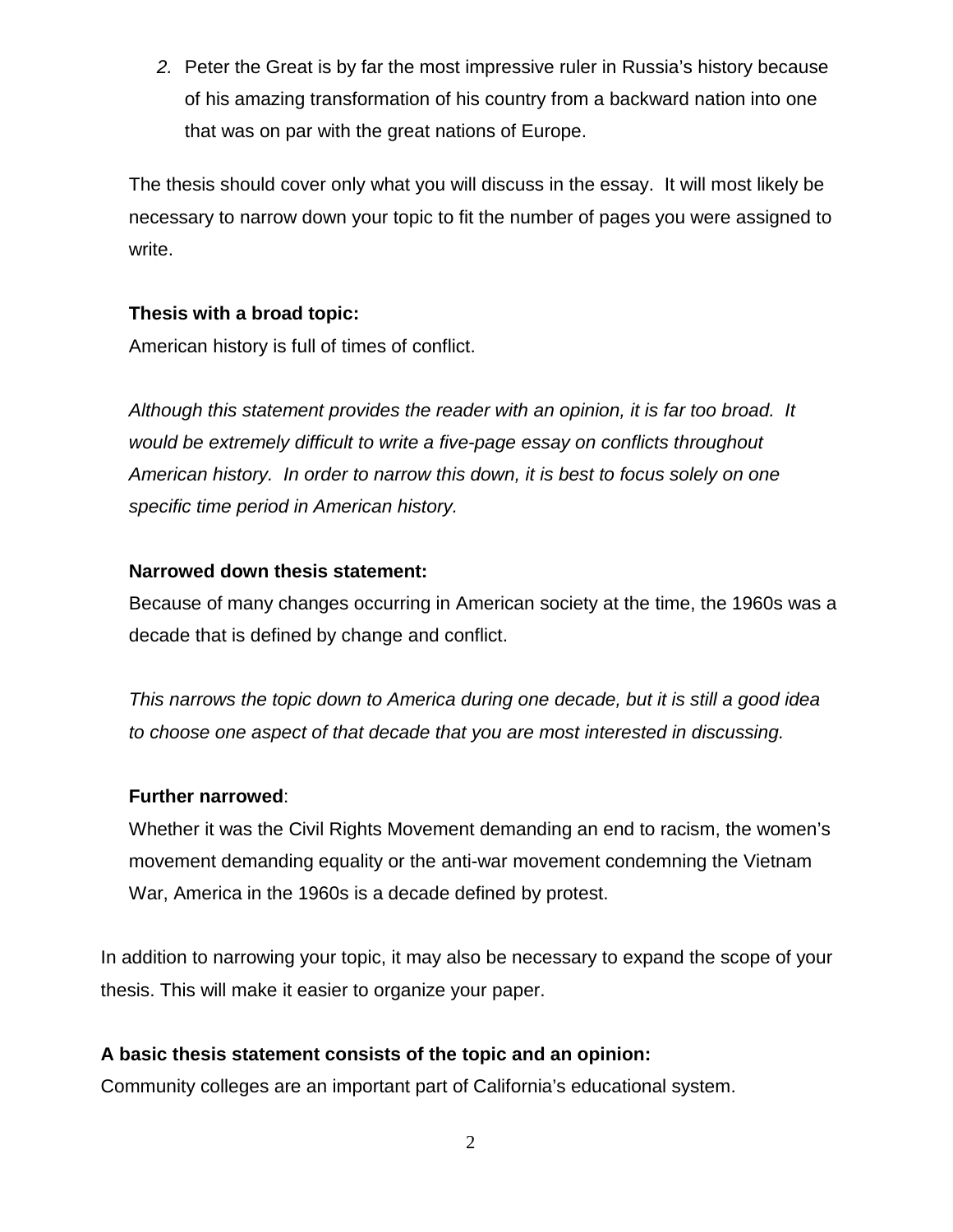## **An expanded thesis statement expands on the idea stated in the basic thesis by adding because and listing reasons:**

Community colleges are an important part of California's educational system because they provide students with a more cost-effective way of attaining a college degree, classes are smaller than at most four-year universities and they prepare students for the demands of college life.

*By listing reasons, you also make the organization of your essay clearer, since each*  reason should provide the topic for a paragraph. For example, the first body paragraph in *this essay will talk about how community colleges are cost-effective, the second will talk about the benefits of smaller class sizes and the last paragraph will discuss how they prepare students for the work load at a four-year university.*

# **Using although can add ideas to an expanded thesis by including a contrast to your opinion:**

Although many students want to go straight from high school to a four-year university, community colleges are an important part of California's educational system because they provide students with a more cost-effective way of attaining a college degree, classes are smaller than at most four-year universities and they prepare students for the demands of college life.

*Do not expect that your final thesis formulation will always occur at the start of your writing process.* A good idea is to develop a *working thesis statement*. A *working thesis statement* is one that can be amended, altered, or changed completely depending on what you discover during your writing process. As you go through the writing process, your understanding of the subject will deepen. As a result, you may find that your opinion changes or that you will be unable to support your original thesis statement. This is OK and to be expected. The main thing to remember is that each idea in the essay must relate directly to your thesis statement. Think of your thesis statement as the umbrella under which all the rest of your ideas and details in the paper rest.

3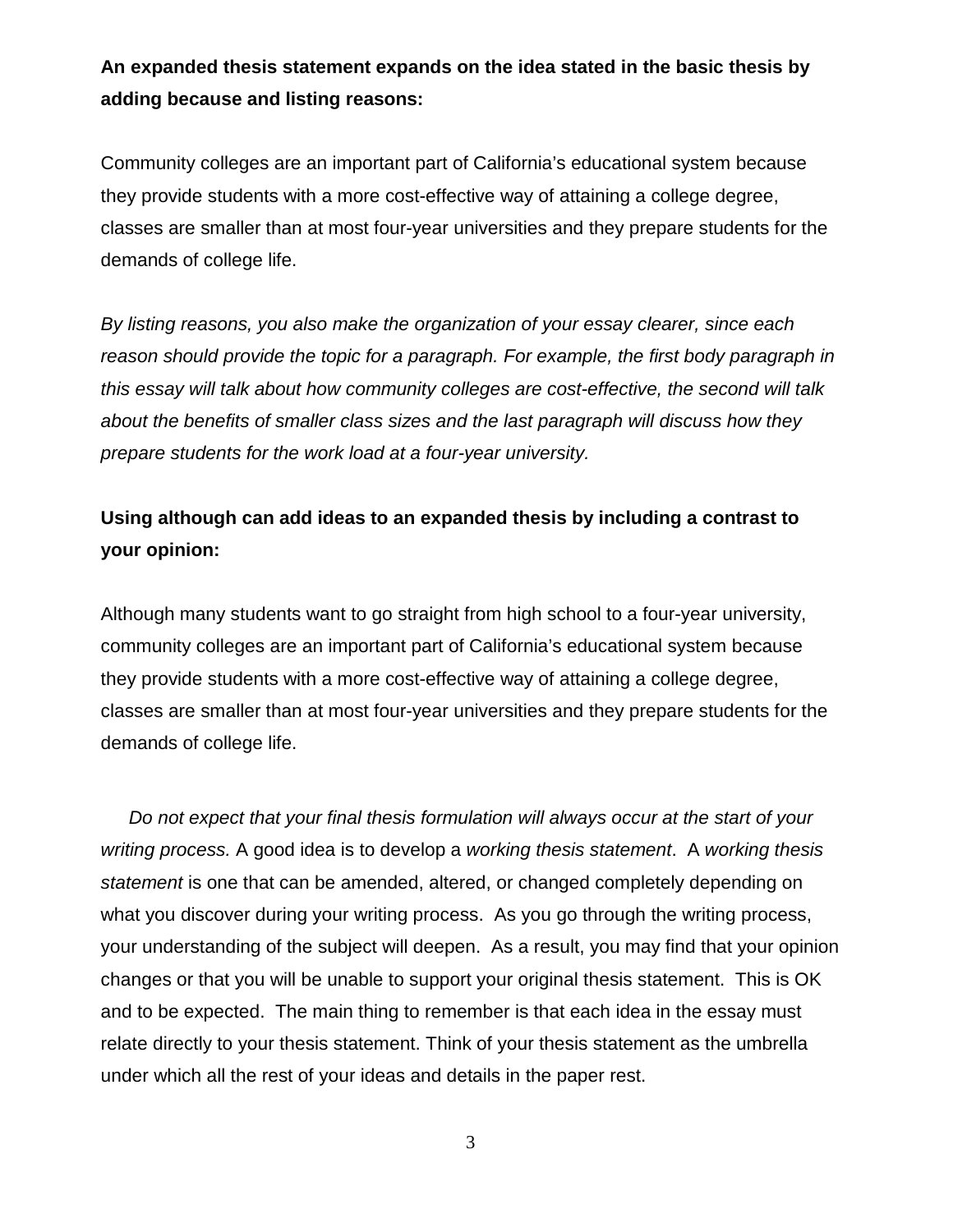

Figure 3 Clip art of an Umbrella

**Regardless of what type of essay you are writing, it is necessary to have an introduction with a thesis statement although they will look different. The following are sample introductory paragraphs. Underline the thesis statement.**

- 1.  $1.1$  in the course of working my way through school, I have taken many jobs I would rather forget. <sup>2.</sup> I have spent nine hours a day lifting heavy automobile and truck batteries off the end of an assembly belt. <sup>3.</sup>I have risked the loss of eyes and fingers working a punch press in a textile factory.  $4$ -I have served as a ward aide in a mental hospital, helping care for brain-damaged men who would break into violent fits at unexpected moments. 5.But none of these jobs were as dreadful as my job in an apple plant.  $6$ The work was physically hard; the pay was poor; and most of all, the working conditions were dismal (Langan 237).
- 2.  $1$  Tae kwon do is a Korean martial art.  $2$  It is a way of fighting and self-defense based on an understanding of both body and mind.  $3$  As a college student, I discovered tae kwon do. 4 Even though I was physically fit and planned to become a police officer, I thought that women needed special skills to protect themselves. 5 Tae kwon do teaches these skills and much more. <sup>6</sup> The person who practices tae kwon do gains discipline, maturity, and a changed self-concept (Fawcett 53).
- 3. 4 That was the most boring and painful job I've ever had, but it motivated me to change my life (Fawcett 241).
- 4. <sup>1</sup> Most people believe that stress has a negative effect on their lives. <sup>2</sup> Under severe stress, most cannot function effectively – or at all. <sup>3</sup>Pressured by tight deadlines, heavy workloads, or competitive situations, they may suffer from such problems as anxiety, sleeplessness, or ulcers. 4Yet stress is not necessarily bad.